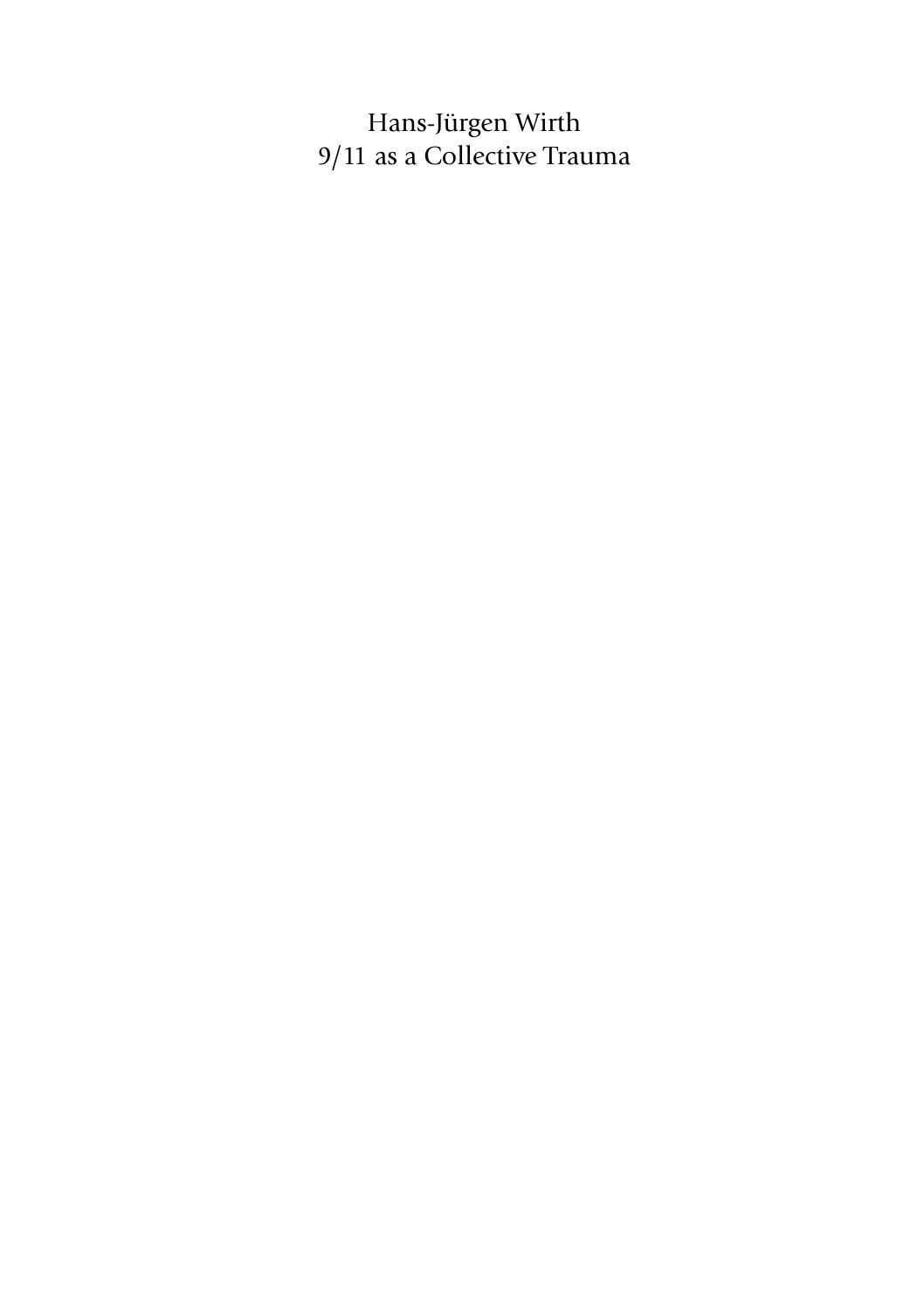SERIES »PSYCHE AND SOCIETY« EDITED BY JOHANN AUGUST SCHÜLEIN AND HANS-JÜRGEN WIRTH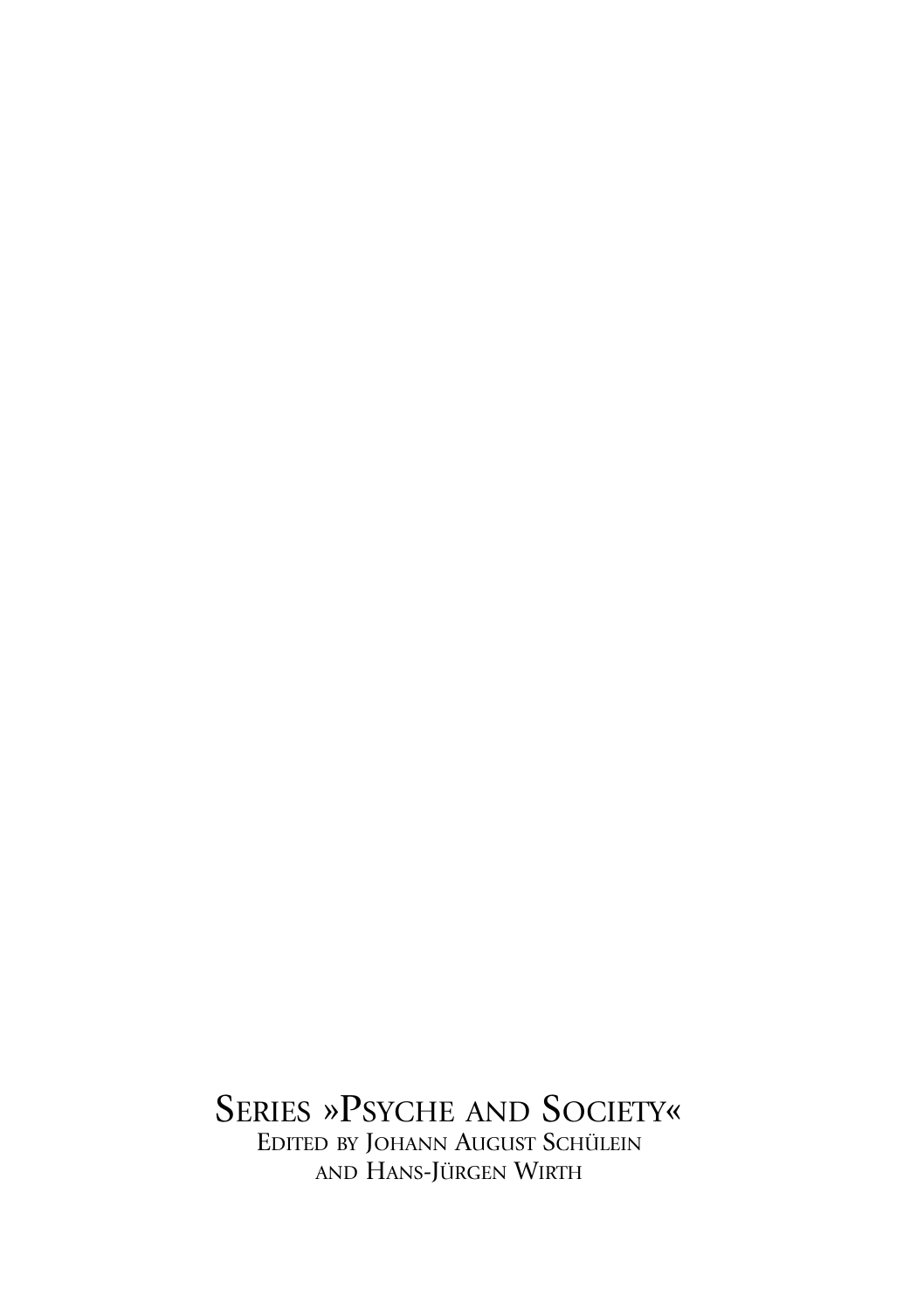Hans-Jürgen Wirth

## **9/11 AS A COLLECTIVE TRAUMA**

AND OTHER ESSAYS ON PSYCHOANALYSIS AND SOCIETY

Psychosozial-Verlag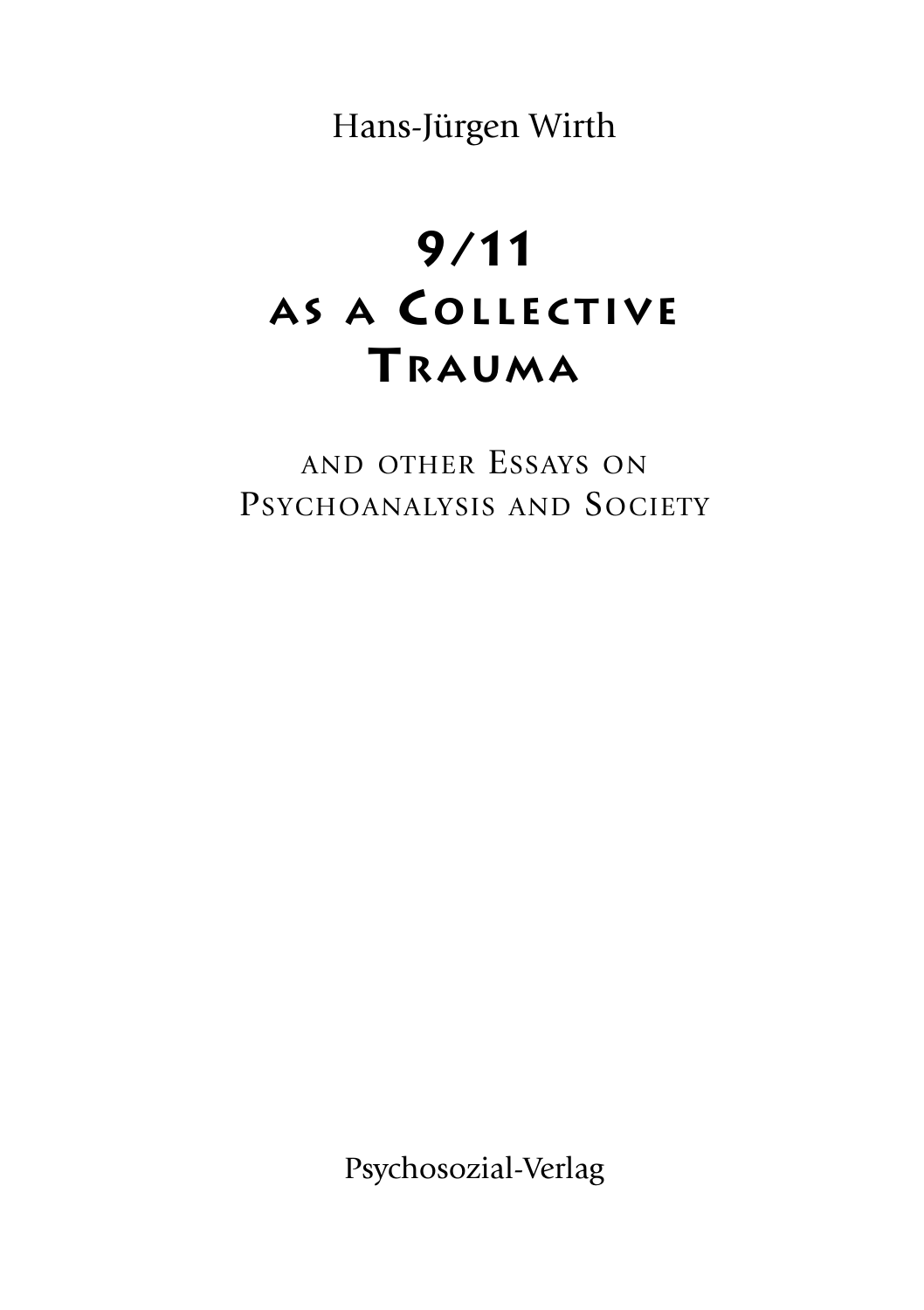Distributed in the USA, Canada and South America by THE ANALYTIC PRESS, 101 West Street, Hillsdale, New Jersey, 07642, USA. E-Mail: orders@analyticpress.com

©2004 Psychosozial-Verlag Goethestr. 29, D-35390 Gießen. Tel.: +49 641 77819; Fax: +49 641 77742 www.psychosozial-verlag.de E-Mail Publisher: info@psychosozial-verlag.de E-Mail Author: hjw@psychosozial-verlag.de All rights reserved. Cover: German poster towards the end of WW II calling for the darkening of windows during air raids (detail) Cover layout: Christof Röhl based on a draft by Atelier Warminski, Büdingen Layout: Till Wirth based on a draft by Peter Großhaus Printed by Majuskel Medienproduktion GmbH, www.digitalakrobaten.de ISBN 0-88163-434-4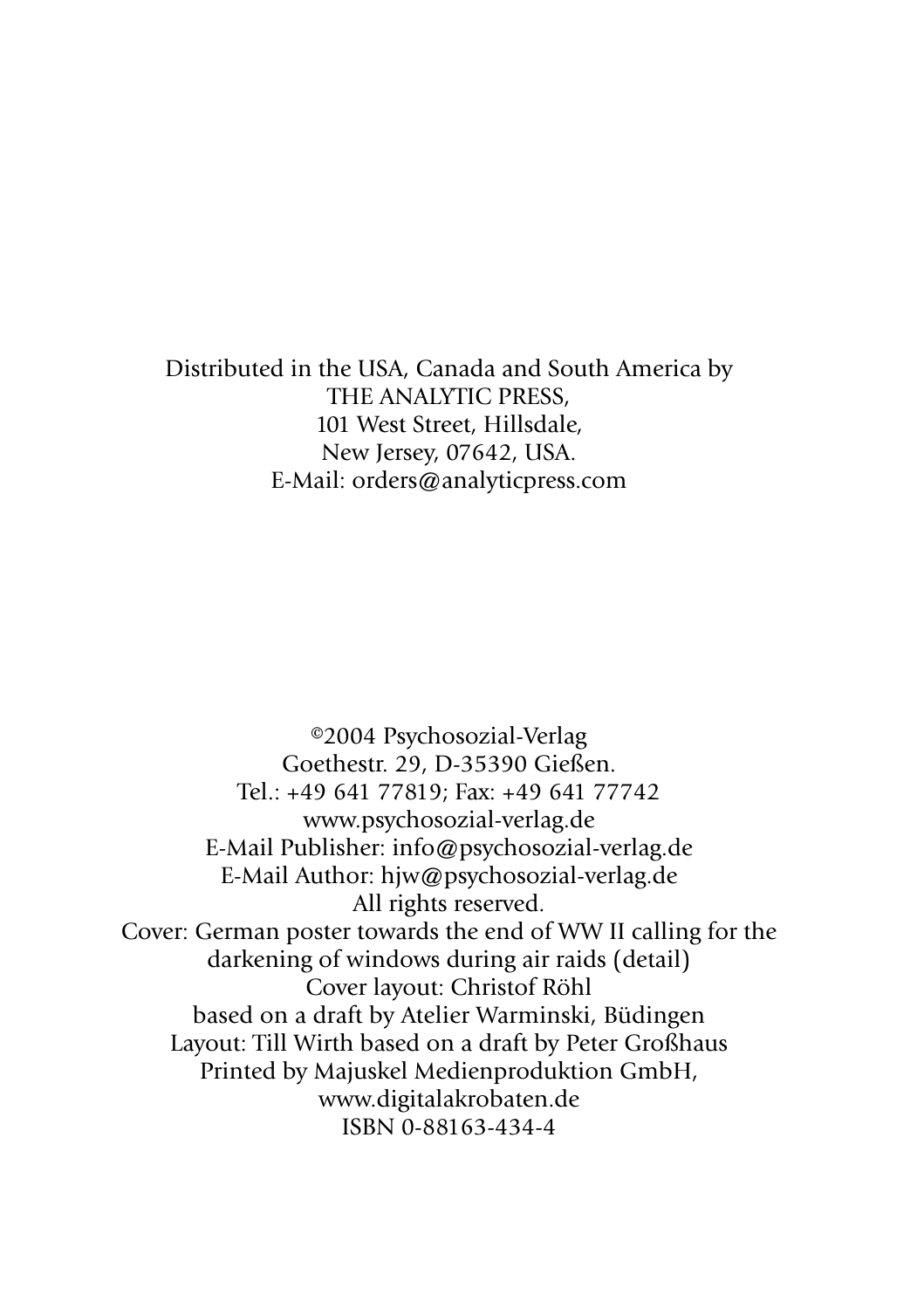## **TABLE OF CONTENTS**

| 9/11 as a Collective Trauma  13                                                                                                |
|--------------------------------------------------------------------------------------------------------------------------------|
| Xenophobia and Violence as a Family and<br>Psychosocial Disease 55                                                             |
| Emigration, Biography und Psychoanalysis<br>Jewish Psychoanalysts who emigrated to                                             |
| The Idea of Man in Psychoanalysis:<br>Creator of his own Life or Subject to the Dark<br>Instinctual Side of Human Nature?  121 |
| About Family Dynamics and the AIDS Phobia.                                                                                     |
|                                                                                                                                |
| Index of Illustrations  193                                                                                                    |
| Index of previous publications 195                                                                                             |
|                                                                                                                                |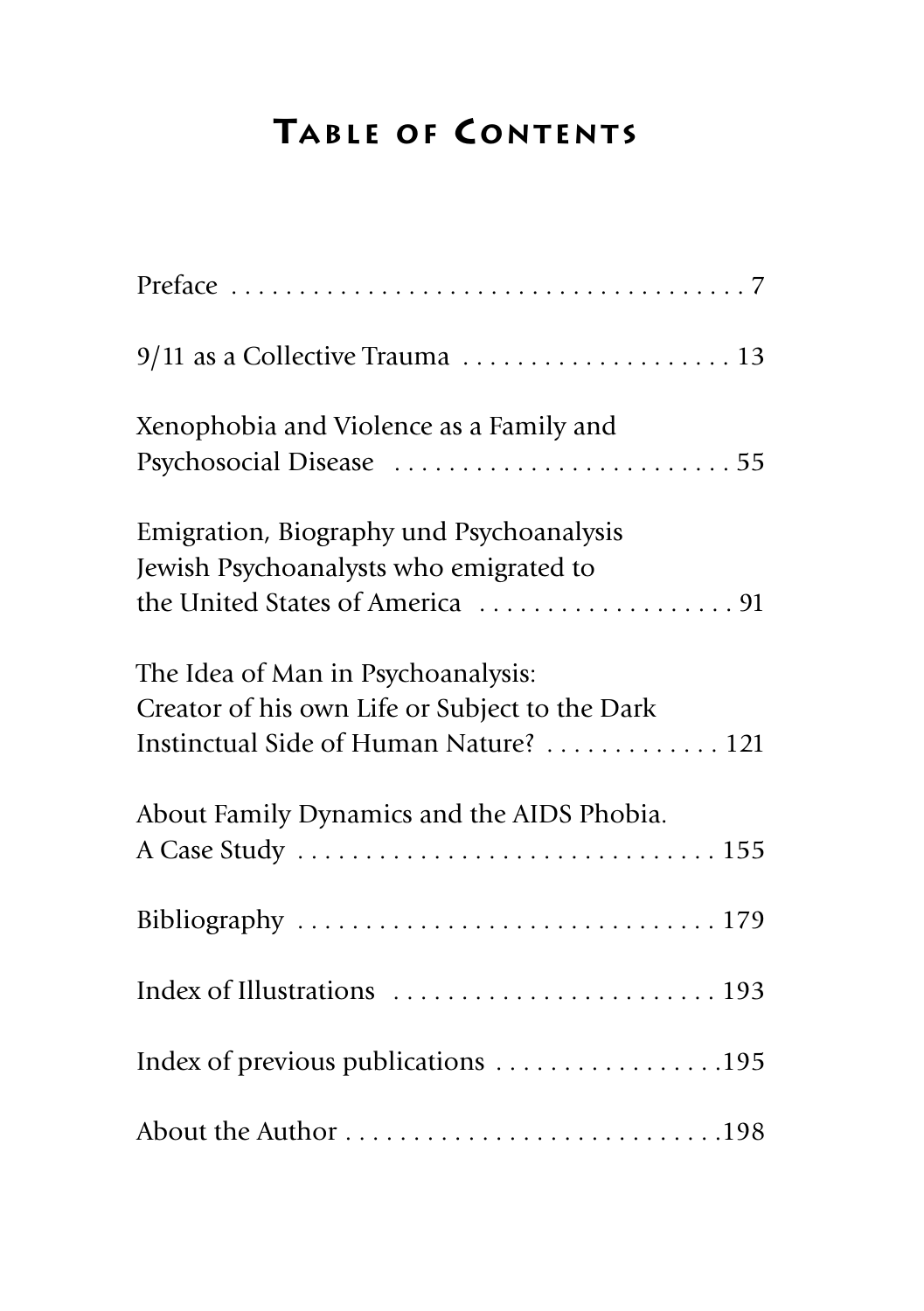## **PREFACE**

Psychoanalysts and psychologists are generally not asked for advice on politics, power, terrorism and war. Military experts as well as scientists of political science and Islam, journalists, diplomats and the secret service are responsible for these issues — and if a child has already fallen into the well, historians will be asked.

On the one hand, the injured child, the traumatized people and the scared population are indeed areas which psychoanalysts, psychotherapists, social workers and psychologists, child and youth psychotherapists and volunteers are sent to. Their job is to undo what cannot be undone. These attributes apply all over the world. Sometimes the members of these psychosocial professions agree with this description of their work: They do not feel responsible for such obscene issues as power, threats of violence and terror.

On the other hand, there is hardly any other group in society which has the same intimate knowledge as psychosocial professions of the psychological and social background and the consequences of violence, war and terror. Their experiences emphasize that the economical, power-political and military explanations of terrorism and war are not thorough enough if they leave out the psychological dimension. Considering the background and the consequences of terrorism as well as the American reaction to terrorism, the psychological aspects are much more important than most politicians are willing to accept.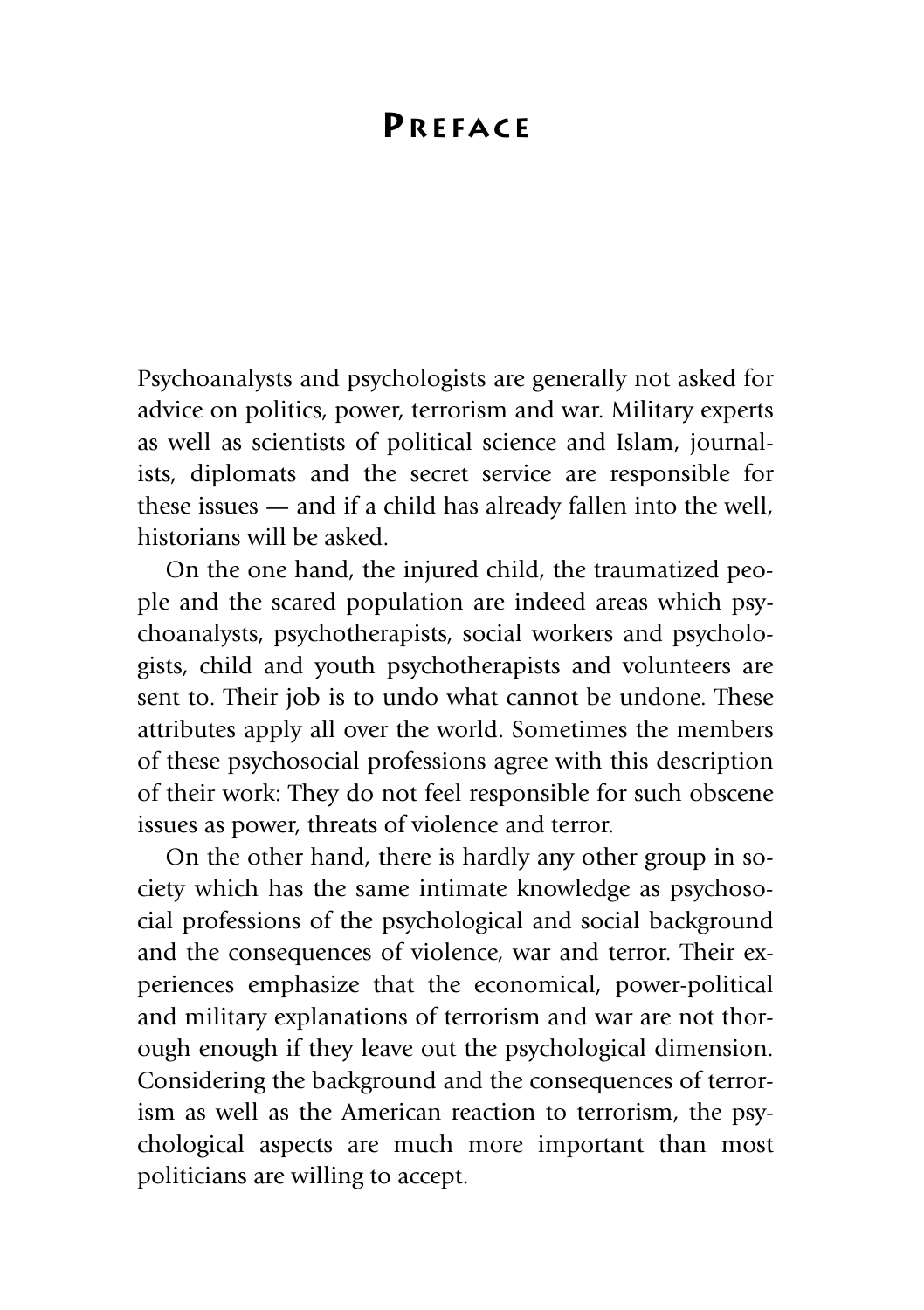All the more, the psychological perspective gains more importance if one deals with humanitarian problems. The psychotherapeutic sphere is one of the few fields in society in which the ideas of being a human being are openly discussed and proved of their validity. The vision of humanitarian conditions and standards are not created in an environment where everything is better, faster, higher, not where it is prettier and more aesthetic, and not even where it is peaceful and harmonic, but they are developed through dealing with the dark sides of life, with illness, pain, suffering, traumatic experiences, farewell, mourning and death. Therefore, psychotherapy is one of the few social fields in which new visions of human culture could be developed.

The attempt to build bridges between politics and what we know from the field of therapy and applied psychoanalysis are currently not especially popular. Psychoanalytic enlightenment collides easily with individual politicians who are interested in having power, because this enlightenment uncovers their strategies of denial and cover-up. In this sense, investigative journalism and psychoanalysis share the same fate. It is difficult for them to convince the public because political leaders do not simply fall into categories of »good« and »evil« but represent, in a certain way, the ideology and defense mechanisms which the population expects of them.

September 11 still has an enormous impact on the thoughts of politicians and society worldwide, consciously and unconsciously. It is also one of the main issues in the media. It is even used to justify a completely new world order. War could have almost become acceptable if in the meantime, all of the fake secret service reports, lies and tricks during the war on Iraq had not become public.

With the help of these collected papers I would like to stimulate the reader to use the psychoanalytic method not only for clinical questions but also for cultural, social, his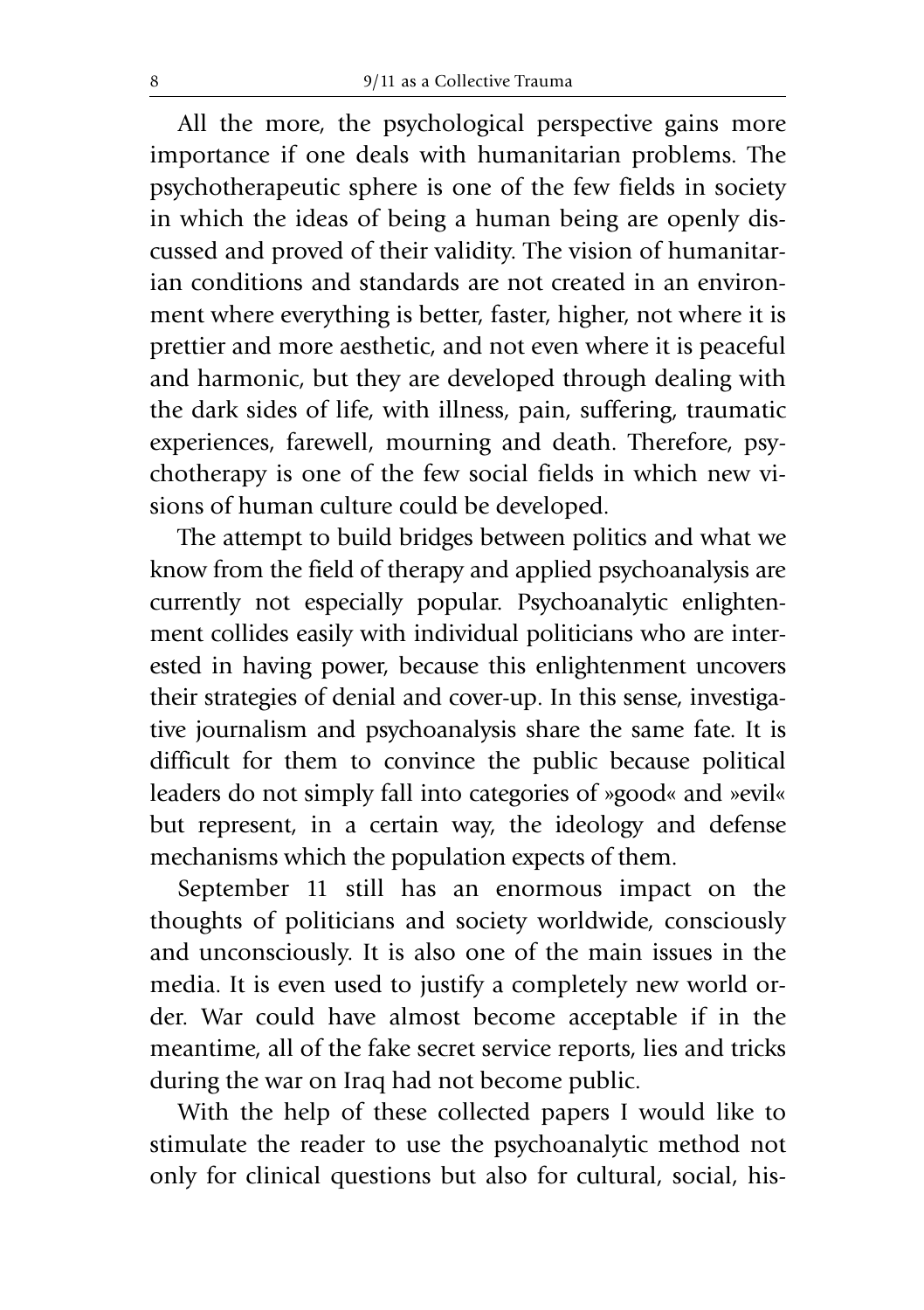torical and even political problems. I can, therein, rely on Sigmund Freud, who, at the end of his great paper *Civilization and its Discontents* (1930), in the night before the National Socialists came into power raised the question whether »we [may] not be justified in reaching the diagnosis that, under the influence of cultural urges, some civilizations, or some epochs of civilization — possibly the whole of mankind — have become ›neurotic‹?« (ibid., p. 110). As Freud's own works on the psychoanalytic theory of culture show — for instance, his social-psychological analysis about the relationship between the individual, mass, leader and institution which he presented in Mass Psychology and Ego Analysis (1921) and his critical view on religion in *The Future of an Illusion (1927) —* that psychoanalytic knowledge can be transferred successfully to a single phenomenon of culture as well as to the whole culture.

In the course of the medicinalization of psychoanalysis, the culture theory has been neglected. After Freud, the application of psychoanalytic knowledge on social, cultural and political phenomena has remained a ›stepchild‹ of psychoanalysis. Therefore, the situation of psychoanalytic culture theory is ambivalent: On the one hand, the majority of psychoanalysts concentrates on the therapeutic application of psychoanalysis and their interests are focused on purely clinical theories and phenomena. On the other hand, the sciences of culture, society and literature and the social and human sciences have discovered psychoanalysis and used it for their own purpose. One cannot overlook the influence psychoanalysis has had on the sciences of literature, ethnology, sociology, academic psychology, the studies of religion, theology, peace and conflict research, philosophy, qualitative social research, biographical research, political psychology, historical science, theory of art, sexual research, etc. Psychoanalysts did not try to influence these other sciences; rather,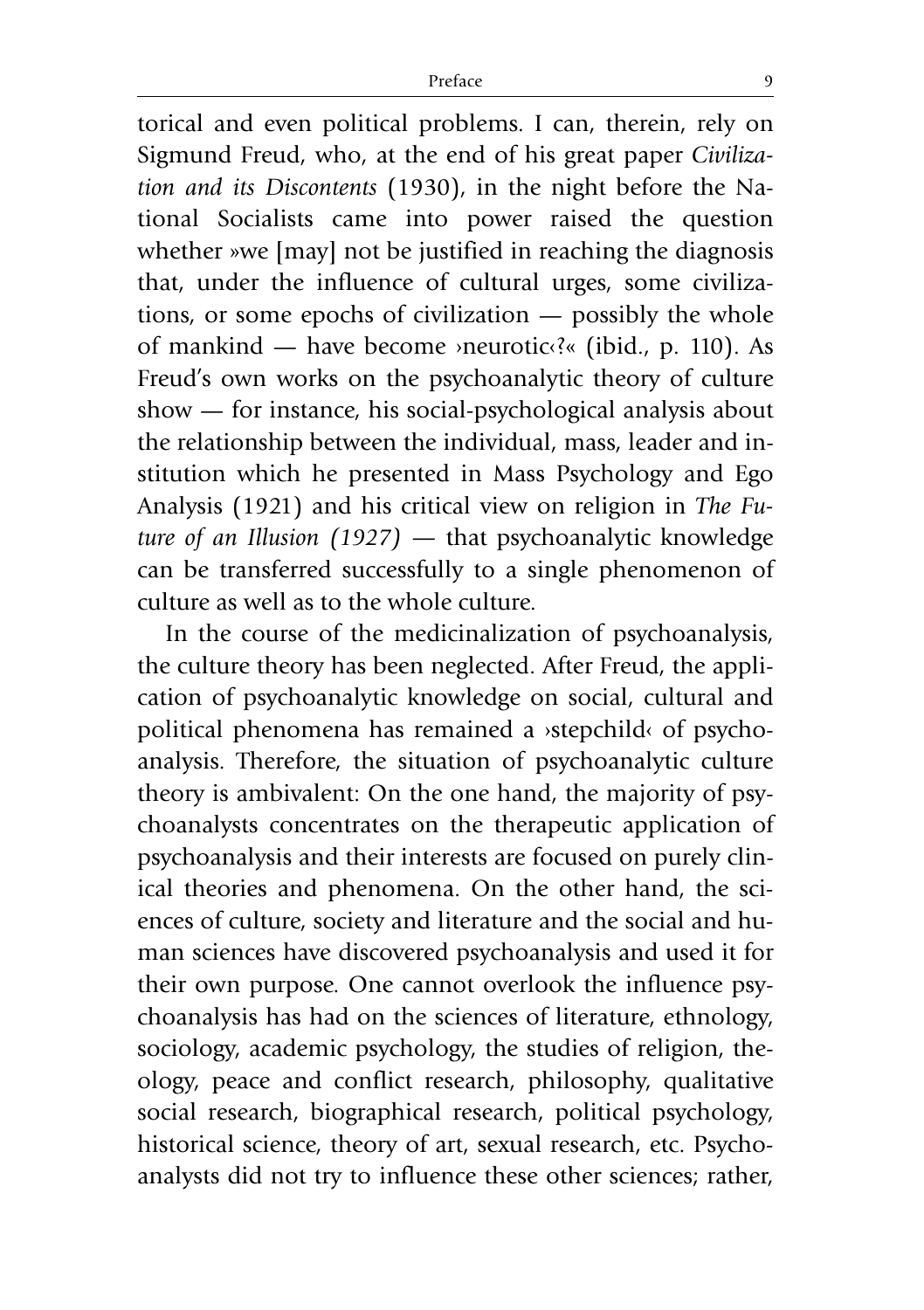## **9/11 AS A COLLECTIVE TRAUMA1**

»The fateful question for the human species seems to me to be whether and to what extent their cultural development will succeed in mastering the disturbance of their communal life by the human instinct of aggression and self-destruction (...) Men have gained control over the forces of nature to such an extent that with their help they would have no difficulty in exterminating one another to the last man. They know this, and hence comes a large part of their current unrest, their unhappiness and their mood of anxiety.« Freud (1930), pp. 111f

»The narcissist must perpetually live with the divine.« Grunberger & Dessuant (1997/2002), p. 379

The monstrous attack of September 11, 2001 on the World Trade Center in New York and the Pentagon in Washington has — in Freud's words (1930) — once again demonstrated to the entire world how difficult it is for »the human species« to overcome »the disturbance of their communal life by the human instinct of aggression and self-destruction« (p. 111). However, Freud's hypothesis regarding aggression, self-annihilation, or the death instinct must not be truncated to a mono-causal interpretation of destructive action as though the terrorist act against the

<sup>&</sup>lt;sup>1</sup> This article was previously published in Piven, Boyd & Lawton (Eds.). (2002): Jihad and Sacred Vengeance: Psychological Undercurrents of History Volume III*.* NY: iUniverse and a previous version in: The Journal of Psychohistory. Vol 30 No 4, 2003, 363–388.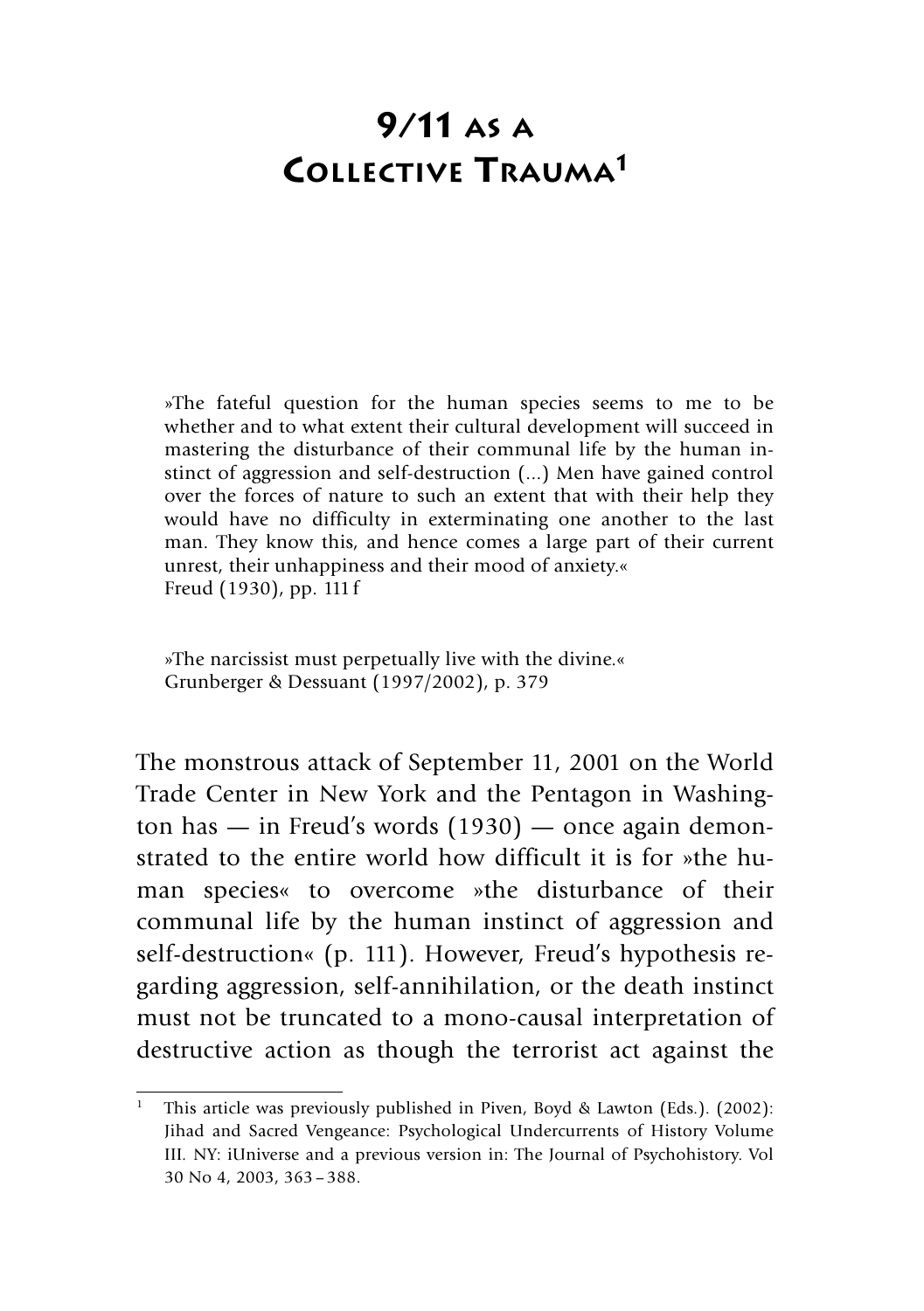World Trade Center could be »conceptualized,« explained, or understood simply by reference to aggressive-destructive human instincts.

Instead, the theoretical achievement of Freud's death instinct hypothesis lies in the mere insistence that each of us carries within himself the potential toward destructiveness. The terrorist act of Sept. 11, 2001 is not by any means one of »unimaginable cruelty«, as commentaries have frequently described it. Rather, such a scenario had been painted in detail by creative minds within Hollywood's movie industry years earlier, and a public numbering in the millions came to be entertained, fascinated, and horrified by it. The human destructive potential is ever-present: basically, people are ca-

pable of any act of cruelty the human imagination can conjure up. However, to what extent the individual is beset by such destructive instincts and whether the destructive fantasies are acted out or remain within the realm of fantasy depends on many other complexly interlinked conditions — among them, those defined by the concepts of malignant narcissism, delusions of grandeur, feelings of powerlessness,



**Max Klinger (1857–1919): Third Future (1880)**

individual and collective traumatizations, fanaticism, fundamentalism, and paranoid world views.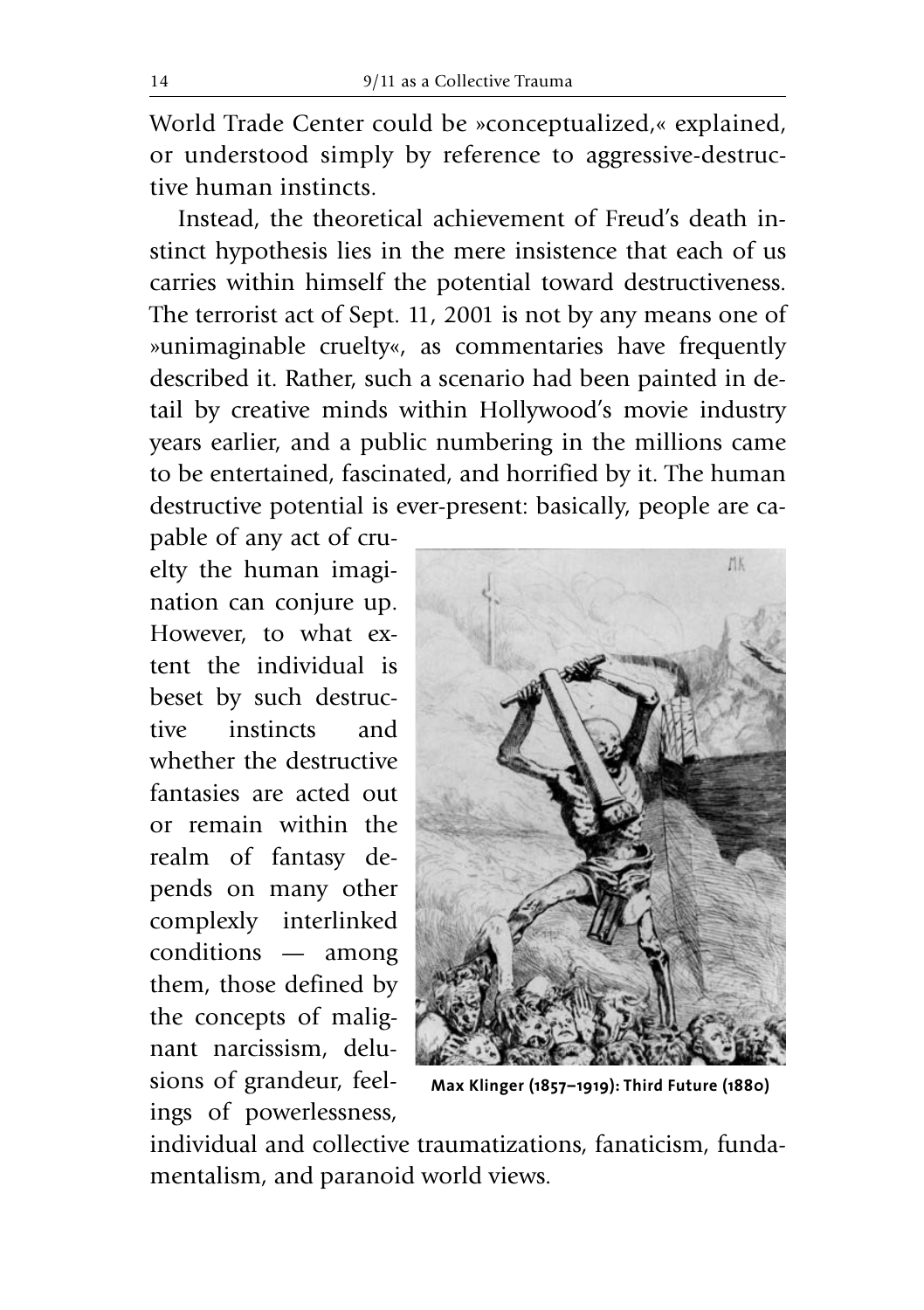Neither are events such as the terror attack of September 11, 2001 »bestial« by the original definition of the word »beast« (wild animal, non-human) but, on the contrary, characteristic of the human species. Animals — barring a few exceptions for the sake of conserving their species — have an instinctual inhibition against killing

members of their own kind. Animals are therefore not at all capable of committing any massacre of their own species. This is unique to humans. The potential for committing a monstrous crime is a



**Alfred Kubin: War (1903)**

fundamental component of the human condition. On the one hand, relative freedom from instinctual behavior holds the potential for freedom and creativity, for free decision-making, while on the other hand, it allows the freedom to choose evil. Without their freedom to choose evil, humans would not be truly free. We cannot have one without the other. »This makes evil the risk and also the price of freedom« (Safranski 1997, p. 193). It does not mean to surrender to evil. Instead, humans are confronted with the difficult task of fighting evil, yet without being able to eliminate it from human life altogether; for all attempts to do so will inevitably bring about further evil, as they prove destructive to freedom.

Freud's pessimistic image of human nature, as expressed in his death instinct hypothesis, refers to the